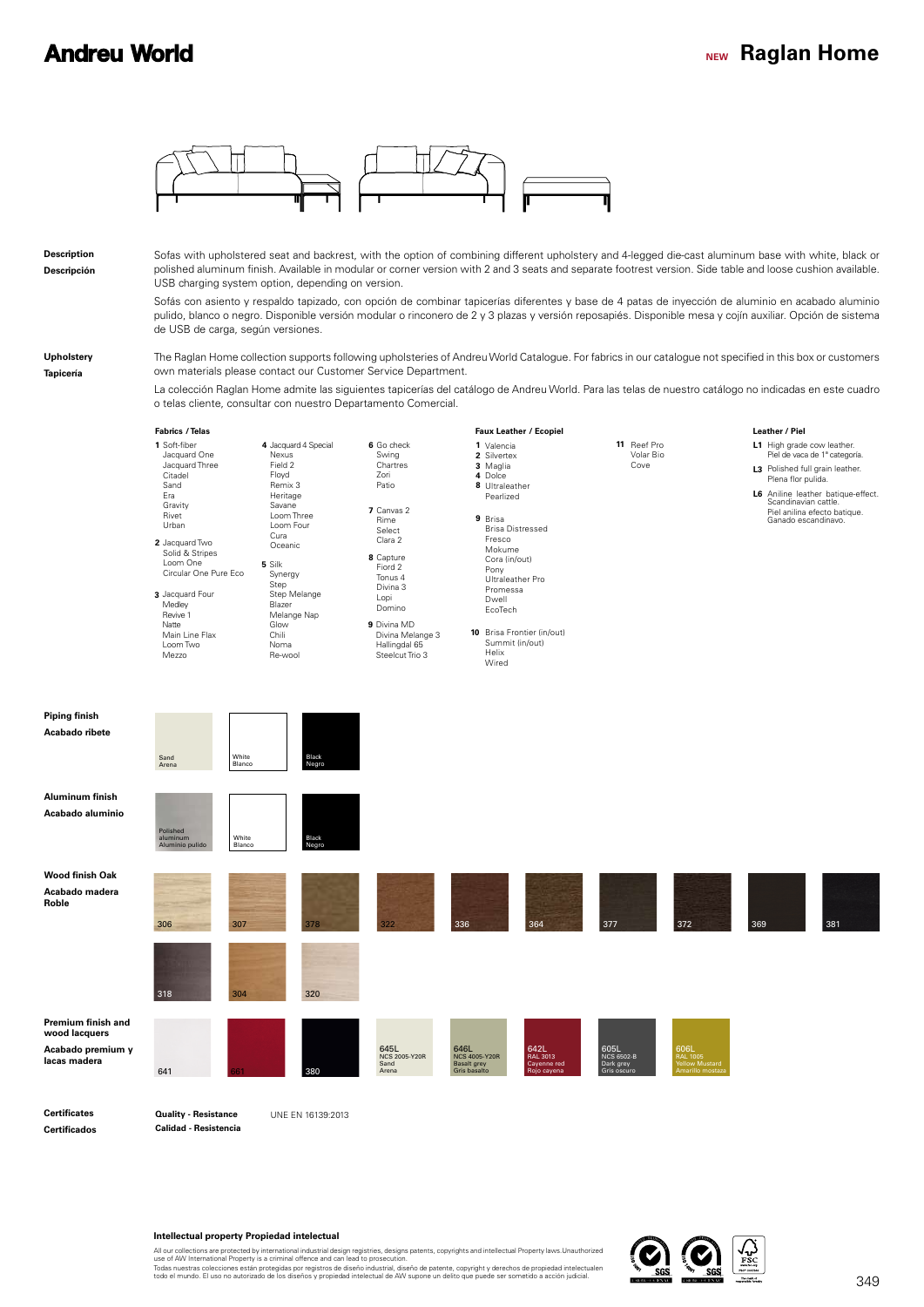| <b>Andreu World</b>                            |                                                                       |                            |            |            |            |            |                                                              |            |            |                                                                                                                                                                                                                                                                                                                                                                                                                                                                                                                                                                                                                                                                                                                                                                                                                                                                                                                                                     |            |                                                                                                 |             |                                                       |                                     |                              | <b>Raglan Home</b>                  |
|------------------------------------------------|-----------------------------------------------------------------------|----------------------------|------------|------------|------------|------------|--------------------------------------------------------------|------------|------------|-----------------------------------------------------------------------------------------------------------------------------------------------------------------------------------------------------------------------------------------------------------------------------------------------------------------------------------------------------------------------------------------------------------------------------------------------------------------------------------------------------------------------------------------------------------------------------------------------------------------------------------------------------------------------------------------------------------------------------------------------------------------------------------------------------------------------------------------------------------------------------------------------------------------------------------------------------|------------|-------------------------------------------------------------------------------------------------|-------------|-------------------------------------------------------|-------------------------------------|------------------------------|-------------------------------------|
| <b>SF2210</b><br>39.00                         | <b>NEW</b>                                                            | 85.00                      |            |            |            |            | the sofa. To calculate the total price, add prices $A + B$ . |            |            | 2-seater sofa with upholstered seat and back, with the option of<br>combining different upholstery and 4-legged die-cast polished alu-<br>minum base in white, black or polished aluminum finish. Edge piping<br>available in the same color as the upholstery, or in white, black or<br>sand. USB charging system option. The sofa always has back cus-<br>hions that can be chosen with a different upholstery than the body of<br>Sofá de 2 plazas con asiento y respaldo tapizado, con opción de com-<br>binar tapicerías diferentes y base de 4 patas de inyección de alumi-<br>nio en acabado aluminio pulido, blanco o negro. Ribete perimetral<br>disponible al tono de la tapicería, o en color blanco, negro o arena.<br>Opción de sistema de USB de carga. El sofá siempre lleva cojines                                                                                                                                                 |            | 1 units<br>10 units or more<br>Back cushions Cojines de respaldo<br>1 units<br>10 units or more |             | COM yards<br>per unit<br>9.3<br>9.3<br>1.65<br>1.65   | COL<br>$sq.\bar{ft}$<br>183<br>32.5 | $\overline{h}$ x1            | 口 73,25 Ft<br>$\frac{1}{2}$ 195 lbs |
|                                                |                                                                       |                            |            |            |            |            |                                                              |            |            | de respaldo que pueden elegirse en tapicería diferente al cuerpo del<br>sofá. Para calcular el precio total se deben sumar los precios A + B.                                                                                                                                                                                                                                                                                                                                                                                                                                                                                                                                                                                                                                                                                                                                                                                                       |            |                                                                                                 |             |                                                       |                                     |                              |                                     |
|                                                | <b>COM</b><br>A 4.140                                                 | COL<br>4,280               | 4,421      | 2<br>4,552 | 3<br>4,696 | 4<br>4,882 | 5<br>5,068                                                   | 6<br>5,252 | 7<br>5,436 | 8<br>5,624                                                                                                                                                                                                                                                                                                                                                                                                                                                                                                                                                                                                                                                                                                                                                                                                                                                                                                                                          | 9<br>5,810 | 10<br>5,993                                                                                     | 11<br>6,177 | L1<br>6,342                                           | L2<br>7,011                         | L3<br>8,228                  | L6<br>11,455                        |
| Sofa body<br>Cuerpo de sofá                    |                                                                       |                            |            |            |            |            |                                                              |            |            |                                                                                                                                                                                                                                                                                                                                                                                                                                                                                                                                                                                                                                                                                                                                                                                                                                                                                                                                                     |            |                                                                                                 |             |                                                       |                                     |                              |                                     |
|                                                | <b>COM</b>                                                            | COL                        | 1          | 2          | 3          | 4          | 5                                                            | 6          | 7          | 8                                                                                                                                                                                                                                                                                                                                                                                                                                                                                                                                                                                                                                                                                                                                                                                                                                                                                                                                                   | 9          | 10                                                                                              | 11          | L1                                                    | L2                                  | L3                           | L6                                  |
| Back cushions (x2)<br>Cojines de respaldo (x2) | 815<br>в.<br>upcharge<br>Incremento por<br>sistema de USB de<br>carga | 849<br>USB charging system | 879<br>375 | 924        | 949        | 998        | 1,042                                                        | 1,090      | 1,138      | 1,180                                                                                                                                                                                                                                                                                                                                                                                                                                                                                                                                                                                                                                                                                                                                                                                                                                                                                                                                               | 1,228      | 1,274                                                                                           | 1,321       | 1,363                                                 | 1,528                               | 1,833                        | 2,639                               |
| <b>SF2211</b><br>39.00                         | <b>NEW</b>                                                            | 97.00                      |            |            |            |            | the sofa. To calculate the total price, add prices $A + B$ . |            |            | 3-seater sofa with upholstered seat and back, with the option of<br>combining different upholstery and 4-legged die-cast polished alu-<br>minum base in white, black or polished aluminum finish. Edge piping<br>available in the same color as the upholstery, or in white, black or<br>sand. USB charging system option. The sofa always has back cus-<br>hions that can be chosen with a different upholstery than the body of<br>Sofá de 3 plazas con asiento y respaldo tapizado con opción de com-<br>binar tapicerías diferentes y base de 4 patas de inyección de alumi-<br>nio en acabado aluminio pulido, blanco o negro. Ribete perimetral<br>disponible al tono de la tapicería, o en color blanco, negro o arena.<br>Opción de sistema de USB de carga. El sofá siempre lleva cojines<br>de respaldo que pueden elegirse en tapicería diferente al cuerpo del<br>sofá. Para calcular el precio total se deben sumar los precios A + B. |            | 1 units<br>10 units or more<br>Back cushions Cojines de respaldo<br>1 units<br>10 units or more |             | COM yards<br>per unit<br>10.95<br>10.95<br>2.5<br>2.5 | COL<br>sq.ft<br>215.5<br>48.5       | 口 83 Ft<br>$\overline{h}$ x1 | $210$ lbs                           |
|                                                | <b>COM</b>                                                            | COL                        | 1          | 2          | 3          | 4          | 5                                                            | 6          | 7          | 8                                                                                                                                                                                                                                                                                                                                                                                                                                                                                                                                                                                                                                                                                                                                                                                                                                                                                                                                                   | 9          | 10                                                                                              | 11          | L1                                                    | L2                                  | L3                           | L6                                  |
| Sofa body<br>Cuerpo de sofá                    | A 4,575                                                               | 4,734                      | 4,901      | 5,056      | 5,229      | 5.446      | 5,665                                                        | 5,878      | 6,099      | 6,316                                                                                                                                                                                                                                                                                                                                                                                                                                                                                                                                                                                                                                                                                                                                                                                                                                                                                                                                               | 6,533      | 6,752                                                                                           | 6,970       | 7,159                                                 | 7,948                               | 9.384                        | 13,175                              |
|                                                | COM                                                                   | COL                        |            |            |            |            | 5                                                            |            | 7          | 8                                                                                                                                                                                                                                                                                                                                                                                                                                                                                                                                                                                                                                                                                                                                                                                                                                                                                                                                                   | 9          | 10 <sup>°</sup>                                                                                 | 11          | L1                                                    | L2                                  | L3                           | L6                                  |
|                                                | 891<br>в                                                              | 932                        | 968        | 1,020      | 1,052      | 1.105      | 1,164                                                        | 1,217      | 1,270      | 1,327                                                                                                                                                                                                                                                                                                                                                                                                                                                                                                                                                                                                                                                                                                                                                                                                                                                                                                                                               | 1,380      | 1,433                                                                                           | 1,486       | 1,540                                                 | 1,735                               | 2,090                        | 3,041                               |
| Back cushions (x3)<br>Cojines de respaldo (x3) | upcharge<br>Incremento por<br>sistema de USB de<br>carga              | USB charging system        | 375        |            |            |            |                                                              |            |            |                                                                                                                                                                                                                                                                                                                                                                                                                                                                                                                                                                                                                                                                                                                                                                                                                                                                                                                                                     |            |                                                                                                 |             |                                                       |                                     |                              |                                     |
| <b>SF2212</b><br>39.00                         | <b>NEW</b>                                                            | 76.00                      |            |            |            |            | To calculate the total price, add prices $A + B$ .           |            |            | 2-seater corner sofa (right side) with upholstered seat and backrest with<br>the option of combining different upholstery and 4-legged die-cast poli-<br>shed aluminum base in white, black or polished aluminum finish. Edge<br>piping available in the same color as the upholstery, or in white, black or<br>sand. USB charging system option. The sofa always has back cushions<br>that can be chosen with a different upholstery than the body of the sofa.                                                                                                                                                                                                                                                                                                                                                                                                                                                                                    |            | 1 units<br>10 units or more                                                                     |             | COM yards<br>per unit<br>8.2<br>8.2                   | COL<br>sq.ft<br>161.5               | $\overline{h}$ x1            | 口 65,5 Ft<br>$\frac{1}{2}$ 166 lbs  |
|                                                |                                                                       |                            | 16.50      |            |            |            |                                                              |            |            | Sofá rinconero de 2 plazas (lado derecho) con asiento y respaldo tapiza-<br>do con opción de combinar diferentes tapicerías y base de 4 patas de<br>inyección de aluminio en acabado aluminio pulido, blanco o negro. Ribe-<br>te perimetral disponible al tono de la tapicería, o en color blanco, negro<br>o arena. Opción de sistema de USB de carga. El sofá siempre lleva<br>cojines de respaldo que pueden elegirse en tapicería diferente al cuerpo<br>del sofá. Para calcular el precio total se deben sumar los precios $A + B$ .                                                                                                                                                                                                                                                                                                                                                                                                          |            | Back cushions Cojines de respaldo<br>1 units<br>10 units or more                                |             | 1.65<br>1.65                                          | 32.5                                |                              |                                     |
|                                                | <b>COM</b>                                                            | COL                        | 1          | 2          | 3          | 4          | 5                                                            | 6          | 7          | 8                                                                                                                                                                                                                                                                                                                                                                                                                                                                                                                                                                                                                                                                                                                                                                                                                                                                                                                                                   | 9          | 10                                                                                              | 11          | L1                                                    | L2                                  | L3                           | L6                                  |
| Sofa body<br>Cuerpo de sofá                    | A 3,863                                                               | 3,990                      | 4,105      | 4,222      | 4,352      | 4,518      | 4,679                                                        | 4,842      | 5,007      | 5,167                                                                                                                                                                                                                                                                                                                                                                                                                                                                                                                                                                                                                                                                                                                                                                                                                                                                                                                                               | 5,330      | 5,495                                                                                           | 5,660       | 5,804                                                 | 6,393                               | 7,469                        | 10,313                              |
|                                                | COM                                                                   | COL                        | 1          | 2          | 3          | 4          | 5                                                            | 6          | 7          | 8                                                                                                                                                                                                                                                                                                                                                                                                                                                                                                                                                                                                                                                                                                                                                                                                                                                                                                                                                   | 9          | 10                                                                                              | 11          | L1                                                    | L2                                  | L3                           | L6                                  |
|                                                | 767<br>в                                                              | 797                        | 826        | 864        | 891        | 928        | 968                                                          | 1,009      | 1,052      | 1,094                                                                                                                                                                                                                                                                                                                                                                                                                                                                                                                                                                                                                                                                                                                                                                                                                                                                                                                                               | 1,133      | 1,173                                                                                           | 1,215       | 1,251                                                 | 1,399                               | 1,669                        | 2,378                               |
| Back cushions (x2)<br>Cojines de respaldo (x2) | upcharge<br>Incremento por<br>sistema de USB de<br>carga              | USB charging system        | 375        |            |            |            |                                                              |            |            |                                                                                                                                                                                                                                                                                                                                                                                                                                                                                                                                                                                                                                                                                                                                                                                                                                                                                                                                                     |            |                                                                                                 |             |                                                       |                                     |                              |                                     |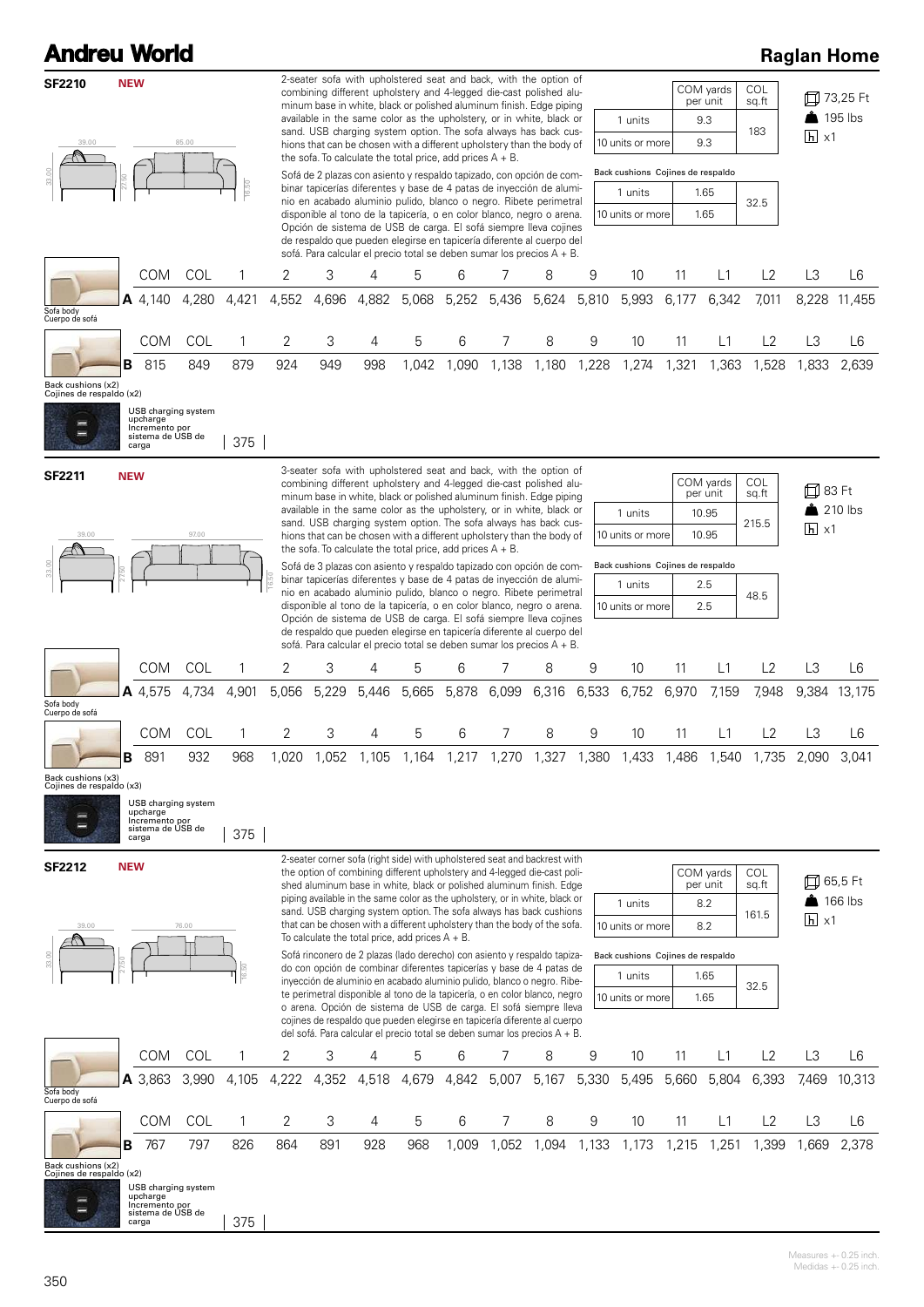| <b>Andreu World</b>                            |            |                                                                                        |       |                |                                                                                                                                                                                                                                                                                                                                                                                                                                                                                                                                                                                                                                                                                                                                                                                                                                                                                                        |                                                                 |       |       |       |       |                                                                                                                                                                                                                                                                                                                                                                                                                                                               |       |                                                                  |             |                                     |                                                |                   | <b>Raglan Home</b>               |
|------------------------------------------------|------------|----------------------------------------------------------------------------------------|-------|----------------|--------------------------------------------------------------------------------------------------------------------------------------------------------------------------------------------------------------------------------------------------------------------------------------------------------------------------------------------------------------------------------------------------------------------------------------------------------------------------------------------------------------------------------------------------------------------------------------------------------------------------------------------------------------------------------------------------------------------------------------------------------------------------------------------------------------------------------------------------------------------------------------------------------|-----------------------------------------------------------------|-------|-------|-------|-------|---------------------------------------------------------------------------------------------------------------------------------------------------------------------------------------------------------------------------------------------------------------------------------------------------------------------------------------------------------------------------------------------------------------------------------------------------------------|-------|------------------------------------------------------------------|-------------|-------------------------------------|------------------------------------------------|-------------------|----------------------------------|
| <b>SF2213</b><br>39.00                         | <b>NEW</b> |                                                                                        | 76.00 | 16.50          | 2-seater corner sofa (left side) with upholstered seat and backrest with<br>COM yards<br>COL<br>the option of combining different upholstery and 4-legged die-cast poli-<br>per unit<br>sq.ft<br>shed aluminum base in white, black or polished aluminum finish. Edge<br>piping available in the same color as the upholstery, or in white, black or<br>8.2<br>1 units<br>sand. USB charging system option. The sofa always has back cushions<br>161.5<br>8.2<br>10 units or more<br>that can be chosen with a different upholstery than the body of the sofa.<br>To calculate the total price, add prices $A + B$ .<br>Back cushions Cojines de respaldo<br>Sofá rinconero de 2 plazas (lado izquierdo) con asiento y respaldo tapi-<br>zado con opción de combinar diferentes tapicerías y base de 4 patas<br>1 units<br>2.5<br>de inyección de aluminio en acabado aluminio pulido, blanco o negro. |                                                                 |       |       |       |       |                                                                                                                                                                                                                                                                                                                                                                                                                                                               |       |                                                                  |             |                                     | 口 65,5 Ft<br>$\frac{1}{2}$ 166 lbs<br>$\ln x1$ |                   |                                  |
|                                                |            |                                                                                        |       |                |                                                                                                                                                                                                                                                                                                                                                                                                                                                                                                                                                                                                                                                                                                                                                                                                                                                                                                        |                                                                 |       |       |       |       | Ribete perimetral disponible al tono de la tapicería, o en color blanco, ne-<br>gro o arena. Opción de sistema de USB de carga. El sofá siempre lleva<br>cojines de respaldo que pueden elegirse en tapicería diferente al cuerpo<br>del sofá. Para calcular el precio total se deben sumar los precios $A + B$ .                                                                                                                                             |       | 10 units or more                                                 |             | 2.5                                 | 48.5                                           |                   |                                  |
|                                                |            | <b>COM</b>                                                                             | COL   |                | 2                                                                                                                                                                                                                                                                                                                                                                                                                                                                                                                                                                                                                                                                                                                                                                                                                                                                                                      | 3                                                               | 4     | 5     | 6     |       | 8                                                                                                                                                                                                                                                                                                                                                                                                                                                             | 9     | 10                                                               | 11          | L1                                  | L2                                             | L3                | L6                               |
| Sofa body<br>Cuerpo de sofá                    |            | A 3,863                                                                                | 3,982 | 4,105          | 4,222                                                                                                                                                                                                                                                                                                                                                                                                                                                                                                                                                                                                                                                                                                                                                                                                                                                                                                  | 4,352                                                           | 4,518 | 4,679 | 4,842 | 5,007 | 5,167                                                                                                                                                                                                                                                                                                                                                                                                                                                         | 5,330 | 5,495                                                            | 5,660       | 5,804                               | 6,395                                          | 7,469             | 10,313                           |
|                                                |            | COM                                                                                    | COL   | 1              | 2                                                                                                                                                                                                                                                                                                                                                                                                                                                                                                                                                                                                                                                                                                                                                                                                                                                                                                      | 3                                                               | 4     | 5     | 6     | 7     | 8                                                                                                                                                                                                                                                                                                                                                                                                                                                             | 9     | 10                                                               | 11          | L1                                  | L2                                             | L <sub>3</sub>    | L6                               |
| Back cushions (x2)<br>Cojines de respaldo (x2) | R          | 767<br>USB charging system<br>upcharge<br>Incremento por<br>sistema de USB de<br>carga | 797   | 826<br>375     | 864                                                                                                                                                                                                                                                                                                                                                                                                                                                                                                                                                                                                                                                                                                                                                                                                                                                                                                    | 891                                                             | 928   | 968   | 1,009 | 1,052 | 1,094                                                                                                                                                                                                                                                                                                                                                                                                                                                         | 1,133 | 1,173                                                            | 1,215       | 1,251                               | 1.399                                          | 1,669             | 2.378                            |
| <b>SF2214</b>                                  | <b>NEW</b> |                                                                                        |       |                |                                                                                                                                                                                                                                                                                                                                                                                                                                                                                                                                                                                                                                                                                                                                                                                                                                                                                                        |                                                                 |       |       |       |       | 3-seater corner sofa (right side) with upholstered seat and backrest<br>with the option of combining different upholstery and 4-legged die-cast                                                                                                                                                                                                                                                                                                               |       |                                                                  |             | COM yards                           | COL                                            |                   | 口 75,5 Ft                        |
|                                                |            |                                                                                        |       |                |                                                                                                                                                                                                                                                                                                                                                                                                                                                                                                                                                                                                                                                                                                                                                                                                                                                                                                        |                                                                 |       |       |       |       | polished aluminum base in white, black or polished aluminum finish.<br>Edge piping available in the same color as the upholstery, or in white,                                                                                                                                                                                                                                                                                                                |       | 1 units                                                          |             | per unit<br>9.3                     | sq.ft                                          |                   | $\triangle$ 181 lbs              |
| 39.00                                          |            |                                                                                        | 87.75 |                |                                                                                                                                                                                                                                                                                                                                                                                                                                                                                                                                                                                                                                                                                                                                                                                                                                                                                                        |                                                                 |       |       |       |       | black or sand. USB charging system option. The sofa always has back<br>cushions that can be chosen with a different upholstery than the body                                                                                                                                                                                                                                                                                                                  |       | 10 units or more                                                 |             | 9.3                                 | 183                                            | $\overline{h}$ x1 |                                  |
|                                                |            |                                                                                        |       |                |                                                                                                                                                                                                                                                                                                                                                                                                                                                                                                                                                                                                                                                                                                                                                                                                                                                                                                        | of the sofa. To calculate the total price, add prices $A + B$ . |       |       |       |       | Sofá rinconero de 3 plazas (lado derecho) con asiento y respaldo tapiza-                                                                                                                                                                                                                                                                                                                                                                                      |       | Back cushions Cojines de respaldo                                |             |                                     |                                                |                   |                                  |
|                                                |            |                                                                                        |       |                |                                                                                                                                                                                                                                                                                                                                                                                                                                                                                                                                                                                                                                                                                                                                                                                                                                                                                                        |                                                                 |       |       |       |       | do con opción de combinar diferentes tapicerías y base de 4 patas de<br>inyección de aluminio en acabado aluminio pulido, blanco o negro. Ribe-<br>te perimetral disponible al tono de la tapicería, o en color blanco, negro<br>o arena. Opción de sistema de USB de carga. El sofá siempre lleva co-<br>jines de respaldo que pueden elegirse en tapicería diferente al cuerpo<br>del sofá. Para calcular el precio total se deben sumar los precios A + B. |       | 1 units<br>10 units or more                                      |             | 2.5<br>2.5                          | 48.5                                           |                   |                                  |
|                                                |            | <b>COM</b>                                                                             | COL   | 1              | 2                                                                                                                                                                                                                                                                                                                                                                                                                                                                                                                                                                                                                                                                                                                                                                                                                                                                                                      | 3                                                               | 4     | 5     | 6     | 7     | 8                                                                                                                                                                                                                                                                                                                                                                                                                                                             | 9     | 10                                                               | 11          | L1                                  | L2                                             | L3                | L6                               |
| Sofa body<br>Cuerpo de sofá                    |            | A 4.083                                                                                | 4,208 | 4,328          | 4,444                                                                                                                                                                                                                                                                                                                                                                                                                                                                                                                                                                                                                                                                                                                                                                                                                                                                                                  | 4,575                                                           | 4,738 | 4,899 | 5,063 | 5,227 | 5,389                                                                                                                                                                                                                                                                                                                                                                                                                                                         | 5,554 | 5,716                                                            | 5,880       | 6,025                               | 6.615                                          | 7,690             | 10.534                           |
|                                                |            | COM                                                                                    | COL   | $\overline{1}$ | 2                                                                                                                                                                                                                                                                                                                                                                                                                                                                                                                                                                                                                                                                                                                                                                                                                                                                                                      | З                                                               | 4     | 5     | 6     | 7     | 8                                                                                                                                                                                                                                                                                                                                                                                                                                                             | 9     |                                                                  | 10 11 L1 L2 |                                     |                                                | L3                | L6                               |
| Back cushions (x3)<br>Cojines de respaldo (x3) | в          | 792                                                                                    | 820   | 850            | 891                                                                                                                                                                                                                                                                                                                                                                                                                                                                                                                                                                                                                                                                                                                                                                                                                                                                                                    | 913                                                             | 955   | 995   | 1,036 | 1,078 | 1,120                                                                                                                                                                                                                                                                                                                                                                                                                                                         | 1,156 | 1,198                                                            | 1,240       | 1,276                               | 1,424                                          | 1,693             | 2,401                            |
|                                                |            | USB charging system<br>upcharge<br>Incremento por<br>sistema de USB de<br>carga        |       | 375            |                                                                                                                                                                                                                                                                                                                                                                                                                                                                                                                                                                                                                                                                                                                                                                                                                                                                                                        |                                                                 |       |       |       |       |                                                                                                                                                                                                                                                                                                                                                                                                                                                               |       |                                                                  |             |                                     |                                                |                   |                                  |
| <b>SF2215</b><br>39.00                         | <b>NEW</b> |                                                                                        | 87.75 |                |                                                                                                                                                                                                                                                                                                                                                                                                                                                                                                                                                                                                                                                                                                                                                                                                                                                                                                        | sofa. To calculate the total price, add prices $A + B$ .        |       |       |       |       | 3-seater corner sofa (left side) with upholstered seat and backrest with<br>the option of combining different upholstery and 4-legged die-cast poli-<br>shed aluminum base in white, black or polished aluminum finish. Edge<br>piping available in the same color as the upholstery, or in white, black or<br>sand. USB charging system option. The sofa always has back cushions<br>that can be chosen with a different upholstery than the body of the     |       | 1 units<br>10 units or more                                      |             | COM yards<br>per unit<br>9.3<br>9.3 | COL<br>sq.ft<br>183                            | $\overline{h}$ x1 | 口 75,5 Ft<br>$\triangle$ 181 lbs |
|                                                |            |                                                                                        |       |                |                                                                                                                                                                                                                                                                                                                                                                                                                                                                                                                                                                                                                                                                                                                                                                                                                                                                                                        |                                                                 |       |       |       |       | Sofá rinconero de 3 plazas (lado izquierdo) con asiento y respaldo tapi-<br>zado con opción de combinar diferentes tapicerías y base de 4 patas de<br>inyección de aluminio en acabado aluminio pulido, blanco o negro. Ribe-<br>te perimetral disponible al tono de la tapicería, o en color blanco, negro<br>o arena. Opción de sistema de USB de carga. El sofá siempre lleva co-                                                                          |       | Back cushions Cojines de respaldo<br>1 units<br>10 units or more |             | 2.5<br>2.5                          | 48.5                                           |                   |                                  |
|                                                |            |                                                                                        |       |                |                                                                                                                                                                                                                                                                                                                                                                                                                                                                                                                                                                                                                                                                                                                                                                                                                                                                                                        |                                                                 |       |       |       |       | jines de respaldo que pueden elegirse en tapicería diferente al cuerpo<br>del sofá. Para calcular el precio total se deben sumar los precios A + B.                                                                                                                                                                                                                                                                                                           |       |                                                                  |             |                                     |                                                |                   |                                  |
|                                                |            | <b>COM</b>                                                                             | COL   | 1              | 2                                                                                                                                                                                                                                                                                                                                                                                                                                                                                                                                                                                                                                                                                                                                                                                                                                                                                                      | 3                                                               | 4     | 5     | 6     | 7     | 8                                                                                                                                                                                                                                                                                                                                                                                                                                                             | 9     | 10                                                               | 11          | L1                                  | L2                                             | L3                | L6                               |
| Sofa body                                      |            | A 4,083                                                                                | 4,208 | 4,328          | 4,444                                                                                                                                                                                                                                                                                                                                                                                                                                                                                                                                                                                                                                                                                                                                                                                                                                                                                                  | 4,575                                                           | 4,738 | 4,899 | 5,063 | 5,227 | 5,389                                                                                                                                                                                                                                                                                                                                                                                                                                                         | 5,554 | 5,716                                                            | 5,880       | 6,025                               | 6,615                                          | 7,690             | 10,534                           |
| Cuerpo de sofá                                 |            | COM                                                                                    | COL   | 1              | 2                                                                                                                                                                                                                                                                                                                                                                                                                                                                                                                                                                                                                                                                                                                                                                                                                                                                                                      | 3                                                               | 4     | 5     | 6     | 7     | 8                                                                                                                                                                                                                                                                                                                                                                                                                                                             | 9     | 10                                                               | 11          | L1                                  | L2                                             | L <sub>3</sub>    | L <sub>6</sub>                   |
|                                                | в          | 792                                                                                    | 820   | 850            | 891                                                                                                                                                                                                                                                                                                                                                                                                                                                                                                                                                                                                                                                                                                                                                                                                                                                                                                    | 913                                                             | 955   | 995   | 1,036 | 1,078 | 1,120                                                                                                                                                                                                                                                                                                                                                                                                                                                         | 1,156 | 1,198                                                            | 1,240       | 1,276                               | 1,424                                          | 1,693             | 2,401                            |
| Back cushions (x3)<br>Cojines de respaldo (x3) |            | USB charging system<br>upcharge<br>Incremento por<br>sistema de USB de<br>carga        |       | 375            |                                                                                                                                                                                                                                                                                                                                                                                                                                                                                                                                                                                                                                                                                                                                                                                                                                                                                                        |                                                                 |       |       |       |       |                                                                                                                                                                                                                                                                                                                                                                                                                                                               |       |                                                                  |             |                                     |                                                |                   |                                  |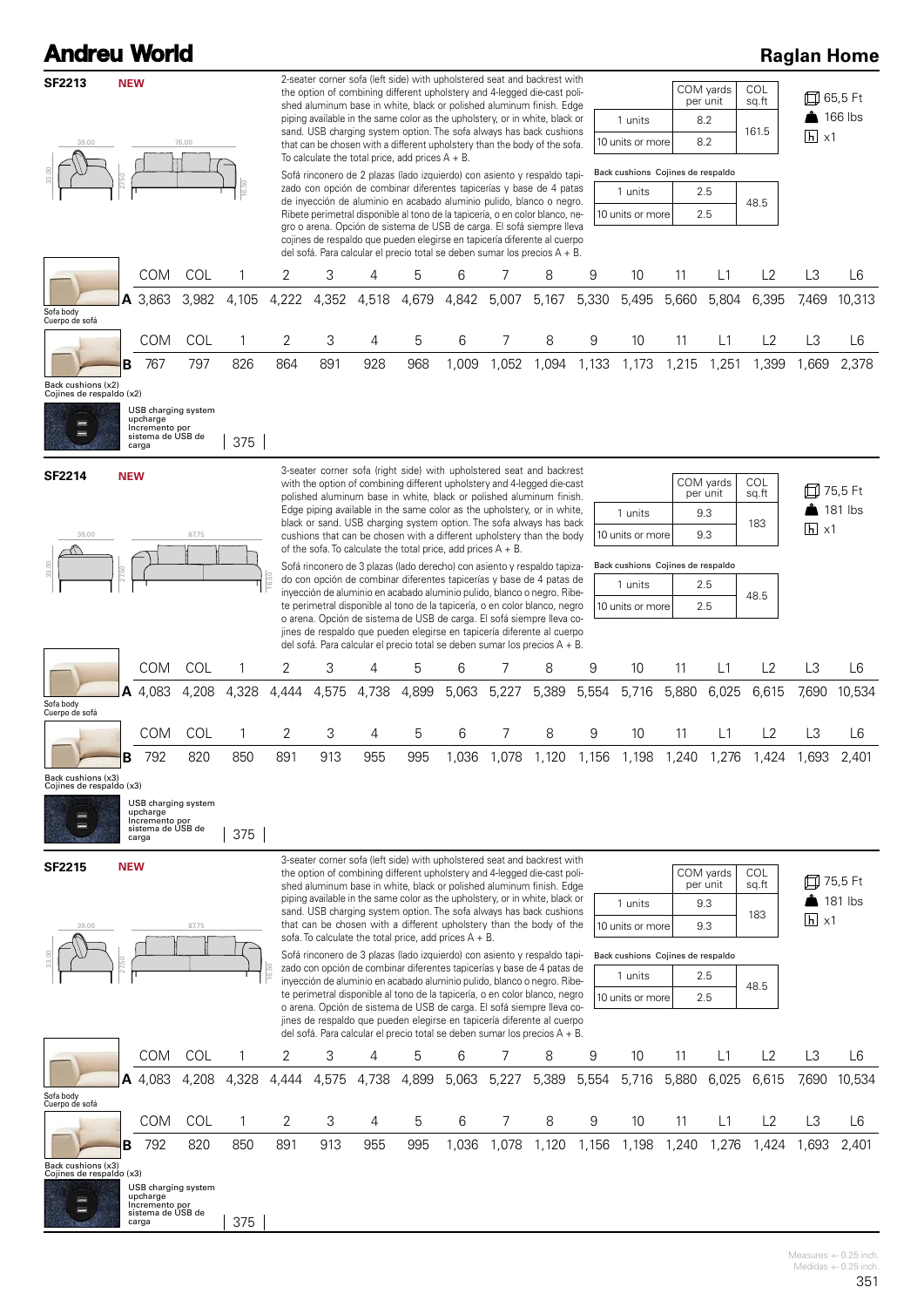|                                                | <b>Andreu World</b>                                      |                     |       |       |       |                                   |       |                                                                         |       |                                                                                                                                                                                                                                                                                                                                                                                                                                                                                                                                                                                                                                                                                                                                                                                                                                                                                                      |       |                                                                                                 |       |                                                       |                                           |                              | <b>Raglan Home</b>                  |
|------------------------------------------------|----------------------------------------------------------|---------------------|-------|-------|-------|-----------------------------------|-------|-------------------------------------------------------------------------|-------|------------------------------------------------------------------------------------------------------------------------------------------------------------------------------------------------------------------------------------------------------------------------------------------------------------------------------------------------------------------------------------------------------------------------------------------------------------------------------------------------------------------------------------------------------------------------------------------------------------------------------------------------------------------------------------------------------------------------------------------------------------------------------------------------------------------------------------------------------------------------------------------------------|-------|-------------------------------------------------------------------------------------------------|-------|-------------------------------------------------------|-------------------------------------------|------------------------------|-------------------------------------|
| <b>SF2216</b><br>39.00<br>33.00                | <b>NEW</b><br>27.50                                      | 78.75               | 16.50 |       |       | total price, add prices $A + B$ . |       |                                                                         |       | Corner sofa with upholstered seat and backrest with the option of<br>combining different upholstery and 4-legged die-cast aluminum base<br>in white, black or polished aluminum finish. Edge piping available in the<br>same color as the upholstery, or in white, black or sand. USB charging<br>system option. The sofa always has back cushions that can be chosen<br>with a different upholstery than the body of the sofa. To calculate the<br>Sofá rinconero (corner) con asiento y respaldo tapizado con opción de<br>combinar diferentes tapicerías y base de 4 patas de inyección de alu-<br>minio en acabado aluminio pulido, blanco o negro. Ribete perimetral<br>disponible al tono de la tapicería, o en color blanco, negro o arena.<br>Opción de sistema de USB de carga. El sofá siempre lleva cojines de<br>respaldo que pueden elegirse en tapicería diferente al cuerpo del sofá. |       | 1 units<br>10 units or more<br>Back cushions Cojines de respaldo<br>1 units<br>10 units or more |       | COM yards<br>per unit<br>4.05<br>4.05<br>1.65<br>1.65 | <b>COL</b><br>sq.ft<br>80.75<br>32.5      | $h \times 1$                 | 口 34,75 Ft<br>$\frac{1}{2}$ 122 lbs |
|                                                | <b>COM</b>                                               | COL                 |       | 2     | 3     | 4                                 | 5     | Para calcular el precio total se deben sumar los precios $A + B$ .<br>6 | 7     | 8                                                                                                                                                                                                                                                                                                                                                                                                                                                                                                                                                                                                                                                                                                                                                                                                                                                                                                    | 9     | 10                                                                                              | 11    | L1                                                    | L2                                        | L3                           | L6                                  |
| Sofa body<br>Cuerpo de sofá                    | A 2,685                                                  | 2,749               | 2,809 | 2,849 | 2,929 | 3,008                             | 3,092 | 3,170                                                                   | 3,253 | 3,333                                                                                                                                                                                                                                                                                                                                                                                                                                                                                                                                                                                                                                                                                                                                                                                                                                                                                                | 3,411 | 3,493                                                                                           | 3,574 | 3,643                                                 | 3,933                                     | 4,467                        | 5,867                               |
|                                                | COM                                                      | COL                 | 1     | 2     | 3     | 4                                 | 5     | 6                                                                       | 7     | 8                                                                                                                                                                                                                                                                                                                                                                                                                                                                                                                                                                                                                                                                                                                                                                                                                                                                                                    | 9     | 10                                                                                              | 11    | L1                                                    | L2                                        | L3                           | L6                                  |
| Back cushions (x1)<br>Cojines de respaldo (x1) | 566<br>в                                                 | 582                 | 594   | 615   | 626   | 649                               | 667   | 685                                                                     | 708   | 727                                                                                                                                                                                                                                                                                                                                                                                                                                                                                                                                                                                                                                                                                                                                                                                                                                                                                                  | 748   | 769                                                                                             | 790   | 806                                                   | 879                                       | 1,009                        | 1,363                               |
|                                                | upcharge<br>Incremento por<br>sistema de USB de<br>carga | USB charging system | 375   |       |       |                                   |       |                                                                         |       |                                                                                                                                                                                                                                                                                                                                                                                                                                                                                                                                                                                                                                                                                                                                                                                                                                                                                                      |       |                                                                                                 |       |                                                       |                                           |                              |                                     |
| <b>SF2217</b><br>39.00                         | <b>NEW</b>                                               | 78.75               |       | 16.50 |       |                                   |       | To calculate the total price, add prices $A + B$ .                      |       | 3-seater modular sofa with upholstered seat and backrest with<br>the option of combining different upholstery and 4-legged die-<br>cast aluminum base in white, black or polished aluminum finish.<br>Edge piping available in the same color as the upholstery, or in<br>white, black or sand. The sofa always has back cushions that can<br>be chosen with a different upholstery than the body of the sofa.<br>Sofá modular de 3 plazas con asiento y respaldo tapizado con<br>opción de combinar tapicerías diferentes y base de 4 patas de<br>inyección de aluminio en acabado aluminio pulido, blanco o ne-<br>gro. Ribete perimetral disponible al tono de la tapicería, o en color                                                                                                                                                                                                           |       | 1 units<br>10 units or more<br>Back cushions Cojines de respaldo<br>1 units<br>10 units or more |       | COM yards<br>per unit<br>7.15<br>7.15<br>2.5<br>2.5   | COL<br>sq.ft<br>140<br>48.5               | 口 68 Ft<br>$\overline{h}$ x1 | $\big $ 166 lbs                     |
|                                                |                                                          |                     |       |       |       |                                   |       |                                                                         |       | blanco, negro o arena. El sofá siempre lleva cojines de respaldo<br>que pueden elegirse en tapicería diferente al cuerpo del sofá.<br>Para calcular el precio total se deben sumar los precios $A + B$ .                                                                                                                                                                                                                                                                                                                                                                                                                                                                                                                                                                                                                                                                                             |       |                                                                                                 |       |                                                       |                                           |                              |                                     |
|                                                | <b>COM</b>                                               | COL                 | 1     | 2     | 3     | 4                                 | 5     | 6                                                                       | 7     | 8                                                                                                                                                                                                                                                                                                                                                                                                                                                                                                                                                                                                                                                                                                                                                                                                                                                                                                    | 9     | 10                                                                                              | 11    | L1                                                    | L2                                        | L3                           | L6                                  |
| Sofa body<br>Cuerpo de sofá                    | A 3,656                                                  | 3,760               | 3,869 | 3,969 | 4,081 | 4,222                             | 4,364 | 4,506                                                                   | 4,647 | 4,788                                                                                                                                                                                                                                                                                                                                                                                                                                                                                                                                                                                                                                                                                                                                                                                                                                                                                                | 4,929 | 5,072                                                                                           | 5,213 | 5,342                                                 | 5,850                                     | 6,782                        | 9,248                               |
|                                                | COM                                                      | COL                 | 1     | 2     | 3     | 4                                 | 5     | 6                                                                       | 7     | 8                                                                                                                                                                                                                                                                                                                                                                                                                                                                                                                                                                                                                                                                                                                                                                                                                                                                                                    | 9     | 10                                                                                              | 11    | L1                                                    | L2                                        | L3                           | L6                                  |
| Back cushions (x3)<br>Cojines de respaldo (x3) | 708<br>в                                                 | 732                 | 759   | 792   | 815   | 849                               | 884   | 919                                                                     | 955   | 991                                                                                                                                                                                                                                                                                                                                                                                                                                                                                                                                                                                                                                                                                                                                                                                                                                                                                                  |       |                                                                                                 |       |                                                       | 1,027 1,061 1,097 1,127 1,256 1,492 2,103 |                              |                                     |
| <b>SF2218</b><br>39.00                         | <b>NEW</b>                                               | 67.00               |       |       |       |                                   |       |                                                                         |       | 2-seater modular sofa with upholstered seat and backrest with<br>the option of combining different upholstery and 4-legged die-<br>cast aluminum base in white, black or polished aluminum finish.<br>Edge piping available in the same color as the upholstery, or in<br>white, black or sand. The sofa always has back cushions that can<br>he chosen with a different upholstery than the hody of the sofa                                                                                                                                                                                                                                                                                                                                                                                                                                                                                        |       | 1 units<br>$10$ unite or mo                                                                     |       | COM yards<br>per unit<br>5.25<br>5.25                 | COL<br>sq.ft<br>105                       | 口 58 Ft<br>$h \times 1$      | $\blacksquare$ 150 lbs              |



be chosen with a different upholstery than the body of the sofa. To calculate the total price, add prices A + B. Sofá modular de 2 plazas con asiento y respaldo tapizado con

opción de combinar tapicerías diferentes y base de 4 patas de inyección de aluminio en acabado aluminio pulido, blanco o negro. Ribete perimetral disponible al tono de la tapicería, o en color blanco, negro o arena. El sofá siempre lleva cojines de respaldo

|                  | COM yards | COL<br>sq.ft |
|------------------|-----------|--------------|
| 1 units          | 5.25      | 105          |
| 10 units or more | 5.25      |              |

| Back cushions Cojines de respaldo |      |      |  |  |  |  |  |  |  |
|-----------------------------------|------|------|--|--|--|--|--|--|--|
| 1 units                           | 1.65 | 32.5 |  |  |  |  |  |  |  |
| 10 units or more                  | 1.65 |      |  |  |  |  |  |  |  |

|                             |                                              |     |     |     |     |     | Didrico, riegio o arería. El sola sierripre lleva coliries de respaido<br>que pueden elegirse en tapicería diferente al cuerpo del sofá.<br>Para calcular el precio total se deben sumar los precios $A + B$ . |     |     |     |     |                                     |       |      |      |                         |       |
|-----------------------------|----------------------------------------------|-----|-----|-----|-----|-----|----------------------------------------------------------------------------------------------------------------------------------------------------------------------------------------------------------------|-----|-----|-----|-----|-------------------------------------|-------|------|------|-------------------------|-------|
|                             | COM                                          | COL |     |     |     | 4   | b.                                                                                                                                                                                                             |     |     | 8   | 9   | 10                                  | 11    | L1   |      |                         | L6    |
| Sofa body<br>Cuerpo de sofá | <b>A</b> 3,318 3,422 3,527 3,633 3,740 3,881 |     |     |     |     |     |                                                                                                                                                                                                                |     |     |     |     | 4,028 4,165 4,310 4,447 4,592 4,732 | 4,874 |      |      | 4,998 5,515 6,443 8,910 |       |
|                             | COM                                          | COL |     |     |     | 4   | b.                                                                                                                                                                                                             | 6   |     | 8   | 9   | 10                                  |       |      |      | LЗ                      | 16    |
|                             | 651                                          | 679 | 706 | 736 | 759 | 796 | 829                                                                                                                                                                                                            | 864 | 898 | 938 | 972 | .008                                | .042  | .074 | ,201 | .433                    | 2.048 |

Back cushions (x2) Cojines de respaldo (x2)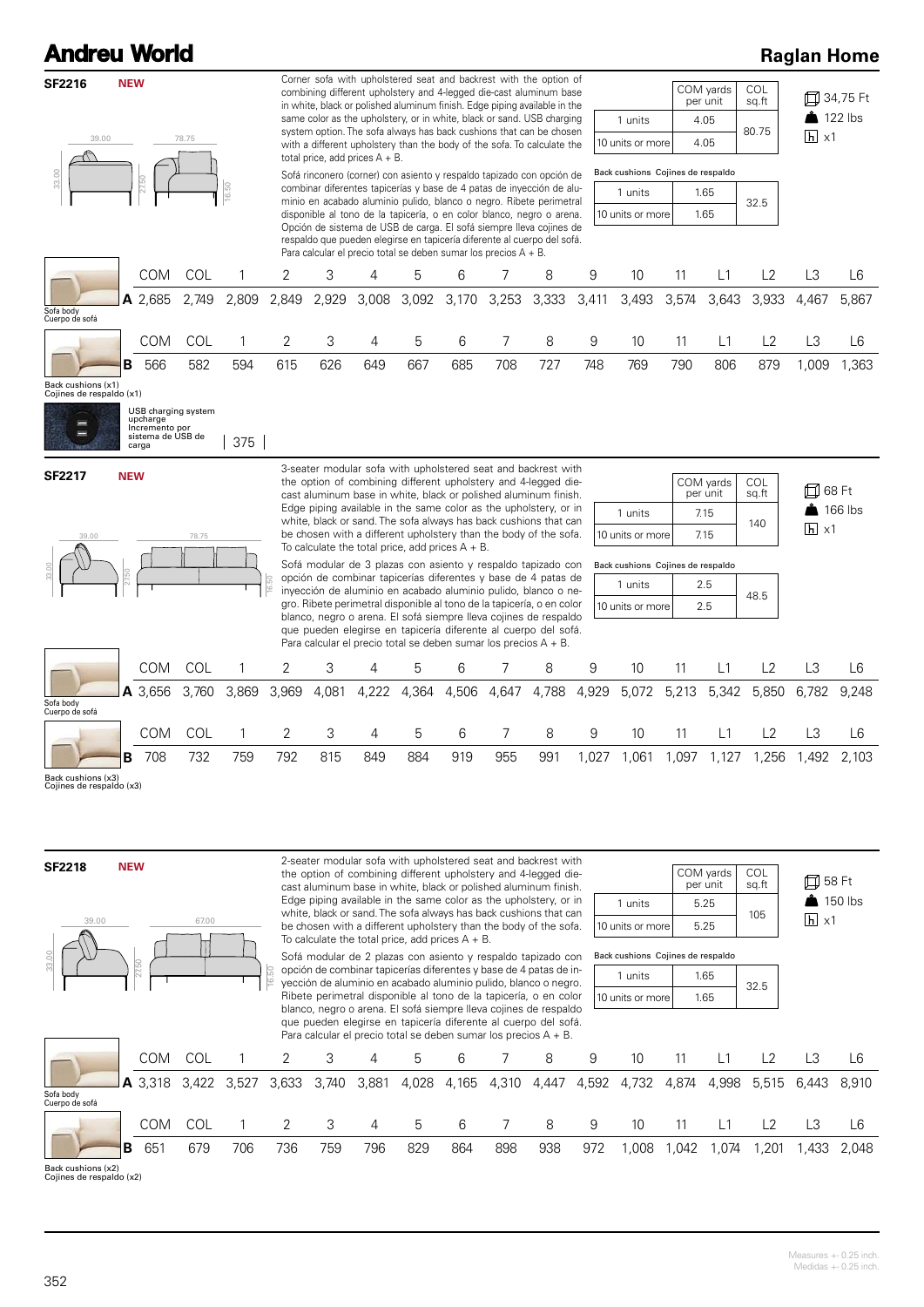### **Andreu World Raglan Home RS2219 NEW** COM yards per unit COL sq.ft Ottoman with upholstered seat and 4-legged die-cast alumi-17 Ft num base in white, black or polished aluminum finish. Edge  $80$  lbs piping available in the same color as the upholstery, or in whi-1 units 1.65 32.5 te, black or sand.  $\overline{h}$  x1 10 units or more 1.65 Reposapiés con asiento tapizado y base de 4 patas de inyec-39.00 39.00 ción de aluminio en acabado aluminio pulido, blanco o negro. Ribete perime tral disponible al tono de la tapicería, o en color 16.50 blanco, negro o arena. COM COL 1 2 3 4 5 6 7 8 9 10 11 L1 L2 L3 L6 2,399 2,431 2,460 2,491 2,521 2,560 2,602 2,644 2,685 2,726 2,768 2,805 2,847 2,885 3,031 3,301 4,013

#### **ME2220 NEW**



#### $\mathfrak{L}$ 2,145

Occasional table with 4-legged die-cast aluminum base in white, black or polished aluminum finish and oak table top.

Mesa auxiliar con base de 4 patas de inyección de aluminio en acabado aluminio pulido, blanco o negro y sobre de roble.



**ME2222**



 $\mathfrak{L}$ 2,077 Occasional table with 4-legged die-cast aluminum base in white, black or polished aluminum finish and lacquered table top.

Mesa auxiliar con base de 4 patas de inyección de aluminio en acabado aluminio pulido, blanco o negro y sobre lacado.